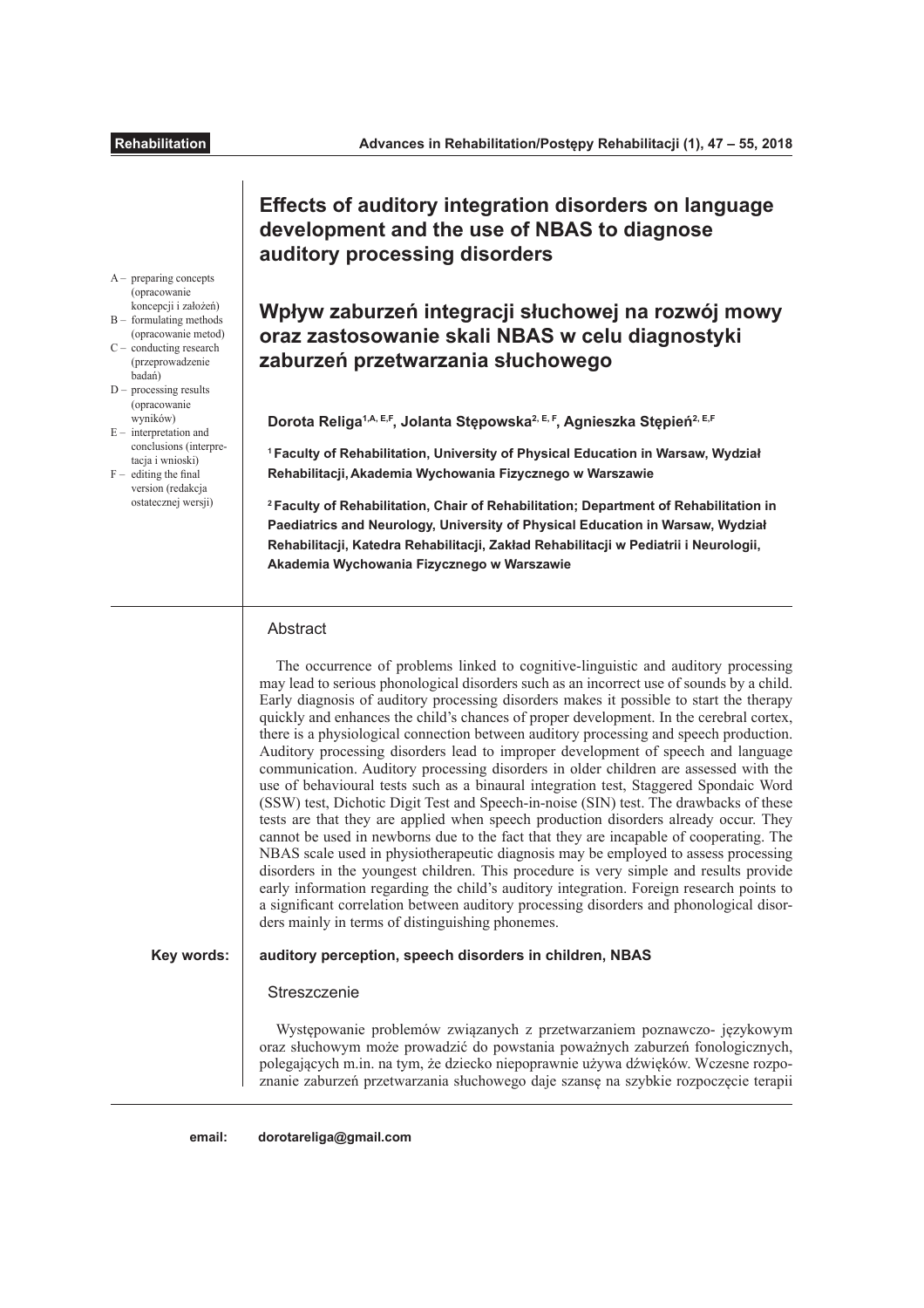i zwiększa szanse dziecka na prawidłowy rozwój. W korze mózgowej istnieje fzjologiczny związek pomiędzy procesami słuchowymi, a produkcją mowy, co powoduje, że zaburzenia tego pierwszego będą skutkowały nieprawidłowościami rozwoju mowy i komunikacji językowej. Zaburzenia przetwarzania słuchowego u starszych dzieci, ocenia się za pomocą testów behawioralnych, takich jak: test integracji dwuusznej, test słów spondejowych Staggereda, test rozdzielnousznego słyszenia na cyfrach oraz test rozumienia mowy w głośnym środowisku. Wadą tych testów jest to, że stosuje się je w sytuacji kiedy zaburzenia produkcji mowy już występują, nie można ich przeprowadzić u niemowląt, z uwagi na to, że nie są one zdolne do współpracy. Stosowana w diagnostyce fzjoterapeutycznej Skala NBAS, może być wykorzystywana do oceny zaburzeń przetwarzania u najmłodszych dzieci. Procedura jest bardzo prosta, a wyniki dają wstępną informację na temat stanu integracji słuchowej dziecka. Zagraniczne badania wskazują na istotny związek pomiędzy zaburzeniami procesów słuchowych, a wystąpieniem zaburzeń fonologicznych, głównie w zakresie rozróżniania fonemów.

**Słowa kluczowe:**

**percepcja słuchowa, zaburzenia mowy u dzieci, skala NBAS**

### **Introduction**

Signifcant correlations can be noted between auditory perception and sound production processes. The occurrence of problems linked to cognitive-linguistic and auditory processing may lead to serious phonological disorders such as an incorrect use of sounds by a child. Early diagnosis of auditory processing disorders makes it possible to start the therapy quickly and enhances the child's chances of proper development. Behavioural tests used for diagnostic purposes are carried out by otorhinolaryngologists; however, they may only be applied in older children due to the need for communication during an examination. The NBAS (Neonatal Behavioural Assessment Scale) is an important yet underestimated tool that is also used by physiotherapists. The scale enables its users to detect auditory processing disorders already in infants.

Auditory integration processes in children have been the subject of numerous studies published in recent years. However, researchers no longer focus on external auditory canal only, but also on the whole auditory system from inner ear to the cerebral cortex. Processing auditory stimuli is a very complex process. It involves not only distinguishing sounds but also phonetic decoding, temporal processes recognition as well as binaural separation and integration. Primary disorders of these processes may lead to speech development disorders.

Similar to the visual system, the auditory system can provide information on the surrounding environment, i.e. features connected with time and location. However, there are considerable

diferences between the structure and organisation of the visual and auditory system. Retinal ganglion cells are directly connected with an area of the thalamus which is responsible for vision, while the connection between auditory neurons in the cochlea and an area of the thalamus responsible for hearing has numerous "intermediate stations".

## **The auditory cortex, physiological and anatomical connection between hearing and speech production**

The auditory cortex receives impulses from an auditory subcortical area, i.e. from a medial geniculate body. The auditory cortex may be divided into several parts, i.e. the core constituting primary projection area, areas directly adjacent to the auditory cortex core and further areas. Such a complex cortex includes several pathways responsible for auditory processing. Two of them run from the primary sensory areas to the posterior parietal cortex and posterior temporal cortex. The pathway which ends in the posterior parietal cortex is called the dorsal pathway and is responsible for spatial processing of "what" we hear. In turn, the pathway which ends in the posterior temporal cortex is called the ventral pathway and is responsible for auditory identifcation and sound communication, i.e. "where" we hear sound. This two-stream model is integrated in a more complex system basing on the perception-action cycle, in which perception mainly corresponds with the "what" stream, while action correlates with the "where" stream, thus playing a more sensomotor role through spatial analysis. The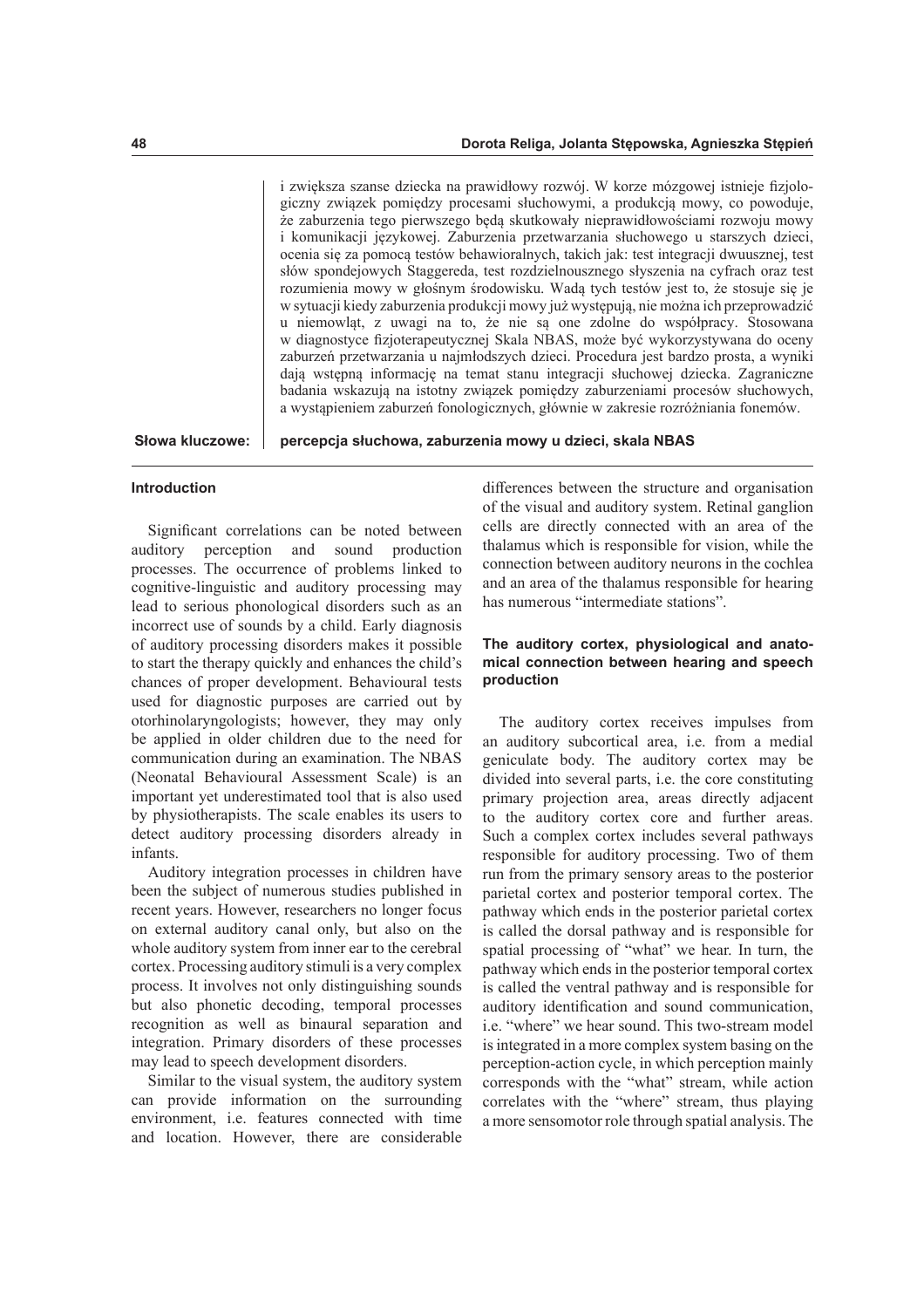pathway responsible for central auditory processing also has two streams. The ventral pathway runs from the primary auditory cortex to the upper temporal sulcus and then dually to posterior middle temporal gyrus and to posterior temporal gyrus. It is responsible for perception and auditory information recognition. In turn, the dorsal pathway runs through the area of sensorimotor integration (temporal and parietal lobes area near the Sylvian fssure in the dominating hemisphere) and connects the auditory system with frontal areas responsible for speech production. The latter pathway is an anatomical structure which serves as a basis for the working verbal memory that plays a signifcant role in speech development [1].

Sounds have specifc attributes such as tone, volume or timbre which are organised hierarchically in the cerebral cortex. Areas responsible for phonetic and lexical information in speech, i.e. specialised sub-regions constituting a sui generis tonotopic map, are located in the dorsal pathway (spatial processing - "what?"). In turn, the central ventral pathway is responsible for an auditory analysis of speech and other sounds. The phonetic and phonological analysis (left superior temporal sulcus and left inferior parietal lobule) makes it possible to detect phonemes, i.e. the smallest functional units of speech system which help to distinguish particular words. After receiving information from the somatosensory and visual cortex, this pathway invokes spatial transformation of sounds and activation of this area may be responsible for the development of orienting response in infants followed by the development of spatial representation [1].

## **Auditory system development**

Auditory system gets myelinated from cochlear nerve to tectal lamina together with medial geniculate body at 27-29 weeks' gestation. At this point a fetus starts to react to the sounds of acoustic vibration or stimulation *in utero* by moving or with changing heart rate. A fetus turns his or her head towards the source of stimulation. Moreover, the process of getting accustomed to hearing can be noted, i.e. the reaction decreases after several repetitions of the same aural stimulus. Signifcant maturation of the auditory system occurs in the period from 28 to 38- 40 weeks' gestation. The circumferences of axons increase, further parts of the auditory pathway are

myelinated, the number of synaptic connections increases and marginal layers of the cerebral cortex in the temporal lobe and aferent fbres develop, which helps to evoke the cortex reaction to sounds. Further development and integration of the auditory system occurs in the frst months of life, when the frst aspects of learning to speak, such as phonology, prosody or dividing words occur [1].

The group at a higher risk of disorders of the auditory system development and integration includes preterm babies and infants who sufered from brain damage in the frst months of life. In their research, Gallo et al. proved that auditory processing in babies born on due date difered from the processing in preterm infants. Nearly 94% of premature babies participating in the research had deficits of auditory processing [2].

#### **Diagnosis of auditory processing disorders**

The fundamental techniques applied in diagnosing auditory processing disorders include Auditory Event-Related Potentials (ERP) and Mismatch Negativity (MMN). Moreover, behavioural tests are of great signifcance but they can be applied in older children only.

Behavioural tests applied in diagnosing auditory processing disorders assess cortical and subcortical processes. They include, inter alia, sound discrimination test, binaural integration test, dichotic listening, monaural low redundancy speech test and temporal processing test. However, in foreign literature, the following tests are mentioned: simplifed auditory processing test, Pediatric Speech Intelligibility test, Binaural Fusion Test, Staggered Spondaic Word (SSW) test, the Dichotic Digit Test and Speech-in-noise (SIN) test. In each of these tests, children's age should be taken into account [2-5].

Simplifed auditory processing test consists of 3 tasks. The frst task includes 3 sequences of sounds which are not words, the second task includes 3 sequences of words, while the third task involves locating sounds from 5 diferent directions. In order to perform the test, a quiet room and several specifc musical instruments (bells making various sounds) are needed. Pediatric Speech Intelligibility (PSI) test may have two versions, i.e. PSI with Ipsilateral Competitive Message (PSI-MCI), which applies two separate stimuli in the same ear, and PSI with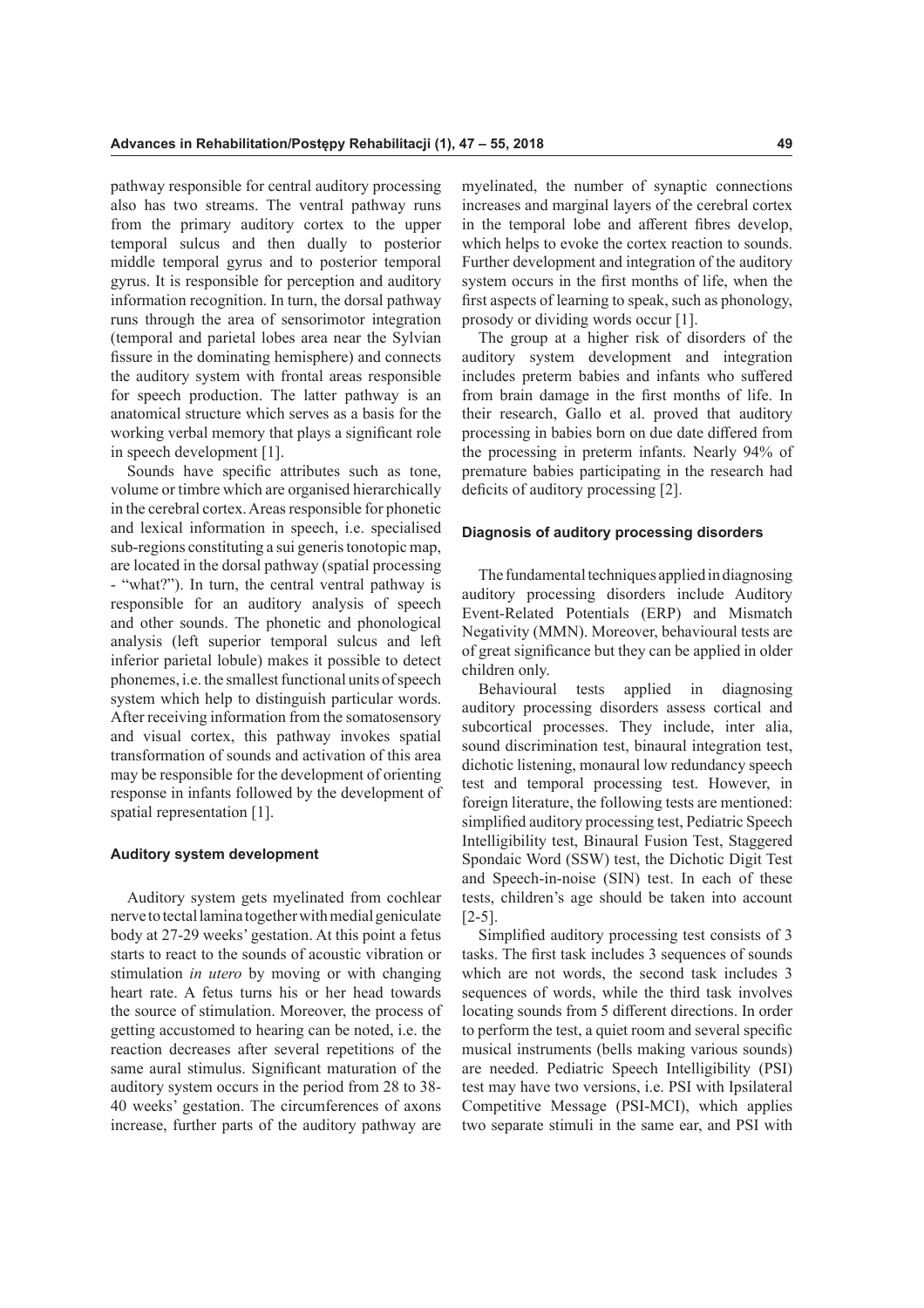Contralateral Competitive Messages (PSI-MCC), which applies two separate stimuli in each ear. Verbal stimuli in the PSI test consist of 10 words or phrases that have to be identifed by indicating an object which is mentioned [4,5].

Binaural Fusion Test assesses auditory brainstem sensitivity. It includes a list of acoustically distorted monosyllabic words. During Staggered Spondaic Word Test, words are presented simultaneously to two ears, i.e. the frst syllable is presented to one ear, while the second syllable to the other ear. The aim of the test is to assess the transfer of a signal between hemispheres, divided attention and binaural integration. Dichotic Digit Test assesses binaural integration and separation. It involves presenting diferent stimuli to both ears simultaneously and asking the examined individual to repeat the word or words while ignoring the other stimulus. In Speech-in-noise test, a list of words is presented ipsilaterally and is distorted by "white noise" [6,7].

The above-mentioned behavioural tests make it possible to assess such elements of auditory processing as sound discrimination, sound location, selective attention, recognising temporal processes or the efficiency of auditory processes in the situation when sounds are distorted by noises or competing sounds [7].

However, behavioural tests cannot be applied in infants due to the fact that they are not able to cooperate. The research shows that the combination of auditory stimulation with visual tasks and neurodevelopmental tests may prove efective in detecting correlations between early auditory processing deficits and further disorders of speech acquisition. Auditory processing of nonverbal stimuli may be assessed with the use of a behavioural test based on the rule of twoalternative forced choice and go/no-go task. These tests assess the ability to learn randomness and to distinguish between intentional and non-intentional auditory stimuli [1].

The sensory system consists of numerous systems which signifcantly correlate with one another. In order to assess auditory processing, complex tools which take into account numerous elements of this system should be used. Certain components of infantile and developmental scales focus on behaviours depending on auditory processing, e.g. imitating words and gestures in the Uzgiris-Hunt Scale. Due to the fact that language and gestures are believed to be related, it may be concluded that

imitation in the Uzgiris-Hunt Scale may represent a bridge between early auditory processing and cognitive functions. Also, the Neonatal Behavioral Assessment Scale (NBAS) is a signifnant tool of assessing, inter alia, the auditory system [1].

# **NBAS**

The Neonatal Behavioral Assesment Scale (NBAS), also known as the Brazelton Neonatal Assessment Scale (BNAS) was developed in the 1970s in order to assess behaviours of newborns and infants as well as interactions between them and the examiner. The main aim of the scale is to learn the way in which a newborn adapts to life outside the womb [8].

The NBAS is a tool which is often applied in examining newborns. It is used, inter alia, to examine high-risk groups (e.g. preterm babies or babies of mothers who drank alcohol or took cocaine during pregnancy), to assess the effects of anaesthetics used during the delivery on a newborn's behaviours, to evaluate infants' reactions to faces and voices of their mothers who sufer from postnatal depression or to determine behavioural diferences between genders in the infancy period. The NBAS is also applied in order to raise parents' awareness of newborns' behaviours and to compare children from various cultures and predict individual diferences in interactions between a mother and a child [9].

In the last 30 years, the number of studies on neonatal behaviours has increased considerably and revealed such new facts as newborns' ability to follow with their eyes, to hear and locate sounds and their preference to look at faces. Newborns are social beings predisposed to interactions with their guardians from the very beginning and are able to create indispensable care ensuring successful adaptation. A newborn is attracted by a mother's voice, can imitate her facial expression and distinguish her face from that of a stranger. After over 3 decades of extensive research on behaviours and development of newborns, it may be concluded that their adaptive functions are organised in a complicated manner but at the same time they are fully prepared for further development and they play an active role in this development [8,9].

The studies with the use of the NBAS showed that neonatal behaviours cannot be perceived only as biologically determined behaviours.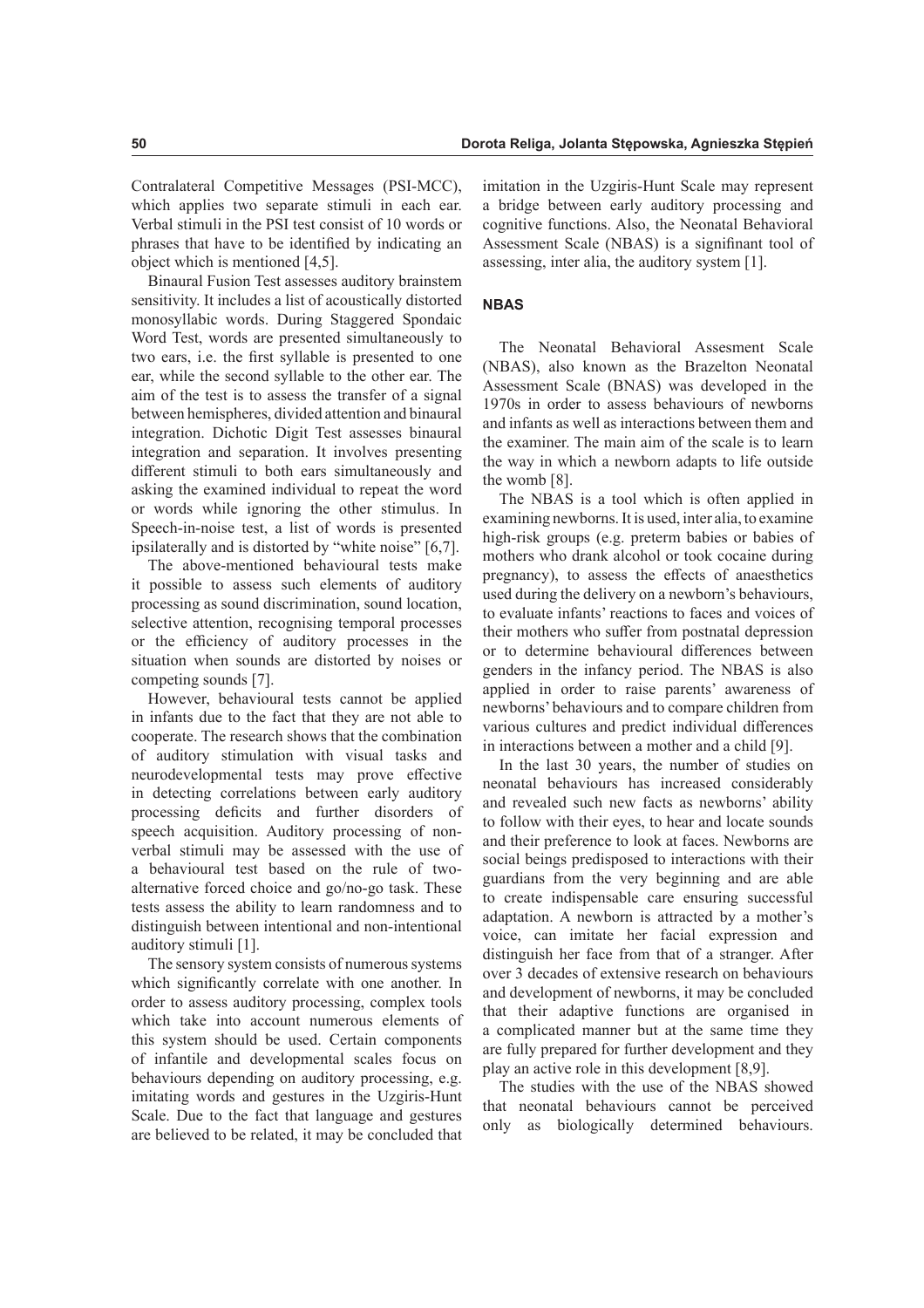A newborn's behaviour from birth is not genotypical but phenotypical and is afected, inter alia, by intrauterine nutrition, past infections, taken medications or stimulants and other numerous factors. They affect the fetus during pregnancy by interacting with genetic resources and lead to certain behaviours. Numerous studies have indicated that a newborn is already strongly shaped prior to the delivery and such routine perinatal situations as giving medications to a mother, anaesthesia or oxygen defciency episodes afect their further reactions and behaviours. A newborn's patterns of behaviour are determined at the moment of birth by genes, while its further development depends on both biological and environmental factors [9].

The NBAS may be used to assess babies from the moment of birth to the end of the second month of life. It was designed so that it could describe adaptation and developmental processes in newborns, particularly their ability to self-regulate in this period. In terms of development, the NBAS makes it possible to evaluate behavioural changes on a regular basis by describing processes of integrating various spheres and systems of behaviour in the period of 2 months. A newborn faces a variety of hierarchically organised developmental challenges and tries to adapt to the new animate and inanimate world outside the womb. It includes abilities to regulate physiological or autonomic system in the frst place, followed by abilities to regulate states, motor behaviours and, fnally, efective interaction. The elements of the NBAS include the following four felds of neurobehavioral functioning:

- Autonomic/physiological regulation: adaptation abilities of a newborn's central nervous system, revealing themselves through changes in skin colour or tremors
- Motor organisation: the quality of movements, muscle tone, level of activity, level of motor integration
- Organisation and regulation of states: behavioural agitation and lability, or an ability to regulate states at the time of increased stimulation
- Attention/social interaction: ability to react to visual and auditory stimuli, and the quality of a newborn's general alertness [10].

The Brazelton Scale can be used to describe the current state of the autonomic system and musculoskeletal system of newborns, their levels of consciousness and social skills. All the above elements interact with one another and undergo the process of integration in the neonatal period. Repetitive observations with the use of the NBAS may reveal the way in which these systems integrate in time and what infuence environmental factors exert on this integration. The systems integrate in a hierarchical manner, i.e. autonomic regulations precede motor organisation which is followed by the regulation of states, while social skills are integrated in the fnal stage. Moreover, according to the development model which the NBAS is based on, the fnal efects of the development result from interactions between the body attributes and environmental factors. Therefore, the environment in which a baby grows up has to be taken into consideration while performing observations [10].

The NBAS assesses the repertoire of a newborn's behaviours with the use of 28 items, where each item can be given a maximum of 9 points. The scale also assesses the neurological state of a newborn with the use of 20 items, where each item can be given a maximum of 4 points. The items which assess refexes are aimed at identifying serious neurological disorders but they do not provide diagnosis. In the 1980s, additional items assessing the range and quality of high-risk children in greater detail were introduced in the NBAS [10].

The NBAS may be applied in all full-term infants until they are 2 months old. Owing to additional elements, it may also be used to assess healthy pre-term babies from 37 weeks' gestational age, while in the case of babies born very early with serious disorders, it is possible to apply the scale in the second month of their corrected age. It is apparent that the NBAS cannot be used in the case of newborns who require neonatal intensive therapy, multichannel monitoring, oxygen or parenteral nutrition. In such situations, the immaturity of a newborn's systems is accompanied by stress connected with the life out of the womb, so a baby should not be subjected to additional stress connected with the examination [10].

The 28 items assessing a newborn's behaviours and 18 out of 20 refexes can be divided into groups according to the established rules. Therefore, conducting the test in a proper order is easier to remember. In our study, the following groups were distinguished:

*1. Adaptive functions group,* which includes such items as regulating the states, response decrement to light, rattle or bell, response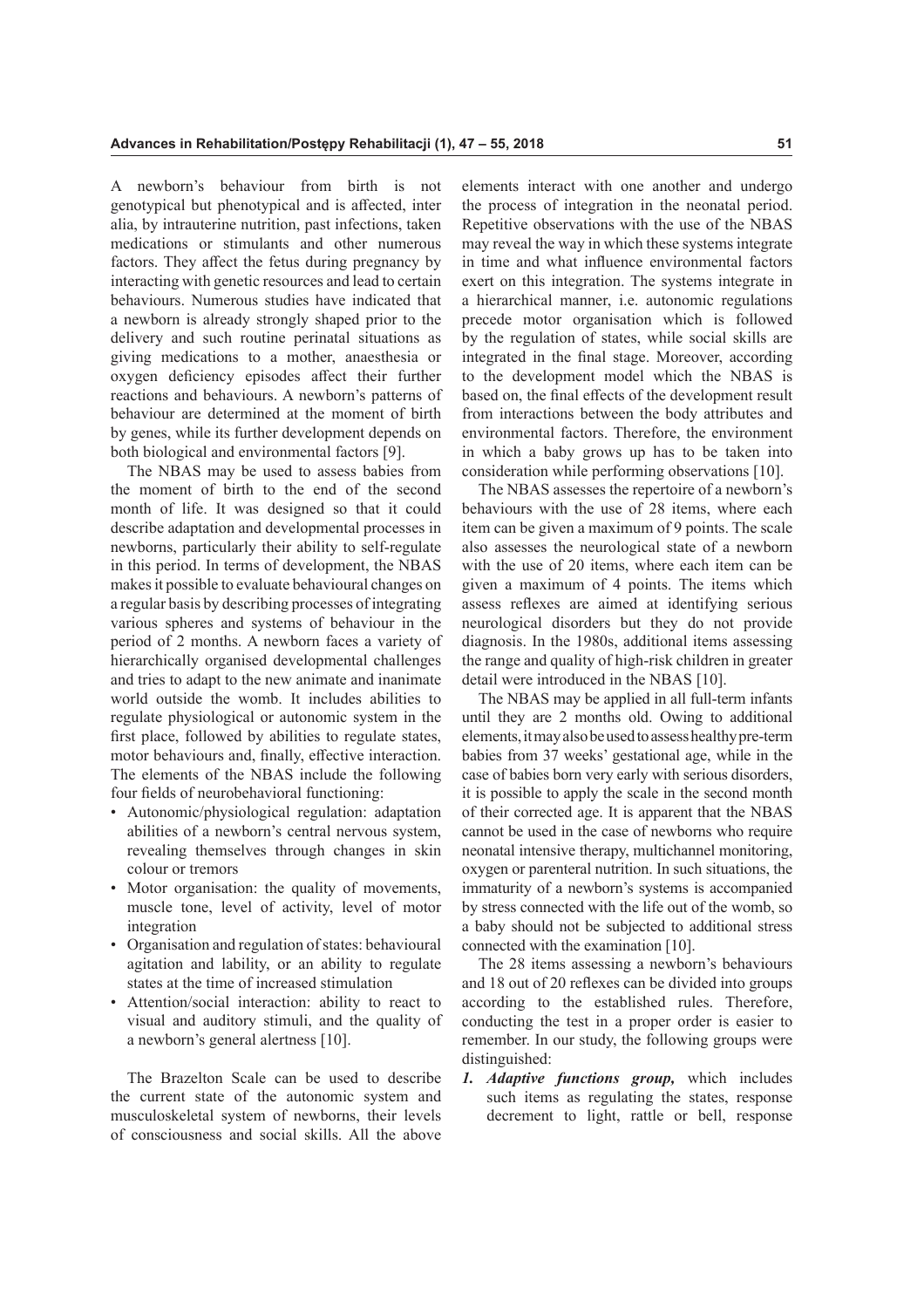decrement to taking away the blanket, response decrement to tactile stimulation of the foot.

- *2. Motor-oral group*, which includes plantar refex, Babinski refex, foot clonus, passive tone in lower and upper limbs, rooting refex, sucking reflex, galbellar reflex.
- *3. Trunk group*, which includes palmar grasp refex, traction test, axillary suspension test, walking/stepping refex, creeping refex, Galant reflex, vestibular reflex and embrace reflex.
- *4. Vestibular group*, which includes defence refexes, asymmetrical tonic neck refex, Moro reflex.
- *5. Social interactions,* which includes animate and inanimate visual and auditory orientation assessed together or separately [10].

In order to use the NBAS to assess auditory integration disorders, the tests of response decrement to rattle and bell or animate and inanimate auditory orientation can be applied. The ways of testing and assessing these elements are presented below.

## **Adaptive functions – response decrement to rattle and bell**

All the elements of the frst group (adaptive functions) are best tested during a sleeping state (state 1) or in a transitional, drowsy state (state 2), or optionally during somnolence (state 3). If a newborn does not react to the stimuli twice during a sleeping state, he or she should be delicately woken up by taking away a blanket, taking of a piece of clothing or rocking a cradle [10].

#### **Response decrement to rattle**

The test was designed in order to assess a newborn's ability to catch unpleasant, disturbing sounds and to get used to these sounds. To perform the test, the examiner should shake the rattle at a 25-30 cm distance from a baby's ear making energetic, clearly separate (staccato) sounds for approximately 1 second. In the frst trial, the rattle is shaken 3 times for 1 second each time and then the reaction is observed. After that, there is a 5-second interval and the stimulus is repeated 9 more times [10].

### **Response decrement to bell**

This test is performed in the same way as the previous one with the use of a bell making a sound for 1 second at a 25-30 cm distance from a baby's ear. Particular sounds should not difer from one another. In the frst trial, the bell sound is made 3 times for 1 second each time and then the reaction is observed. After that, there is a 5-second interval and the stimulus is repeated 9 more times [10].

# **Assessment of response decrement to rattle and bell**

An ability to decrease responses to repeated disturbing sounds is one of the mechanisms observed in newborns. The above-mentioned tests are aimed at assessing this ability.

The table below presents the scoring for the baby's reactions (Tab. 1)

Tab. 1. Scoring in the assessment of response decrement to rattle and bell [10]

| Scoring | Newborn's reaction                                                                                                                                                                                                                                                                                                                                                    |  |
|---------|-----------------------------------------------------------------------------------------------------------------------------------------------------------------------------------------------------------------------------------------------------------------------------------------------------------------------------------------------------------------------|--|
|         | No shutdown observed and item has to be discontinued because baby moves into a crying state or exhibits signs of physiological<br>stress, e.g. apnea, startles, tremors or severe cyanosis.                                                                                                                                                                           |  |
|         | No shutdown observed with a gradual increase in level of responsivity over the 10 trials. Startles may be present after the final trial.                                                                                                                                                                                                                              |  |
|         | No complete shutdown observed over 10 trials. Diminution in responses does occur at some time during the 10 trials but global<br>responses return and are still present after the final trial.                                                                                                                                                                        |  |
|         | No complete shutdown observed over 10 trials. Body movements are still present but there has been a decrease in the level of re-<br>sponsiveness over the 10 trials, with a gradual diminution from global to more minimal levels of responsiveness. Body movements<br>may be delayed and an infant is able to shut out completely at least once during the sequence. |  |
|         | Shutdown of body movements; some diminution of blinks and respiratory changes after 9-10 presentations of the stimuli.                                                                                                                                                                                                                                                |  |
| 6       | Shutdown of body movements; some diminution of blinks and respiratory changes after 7-8 presentations of the stimuli.                                                                                                                                                                                                                                                 |  |
|         | Shutdown of body movements; some diminution of blinks and respiratory changes after 5-6 presentations of the stimuli.                                                                                                                                                                                                                                                 |  |
| 8       | Shutdown of body movements; some diminution of blinks and respiratory changes after 3-4 presentations of the stimuli.                                                                                                                                                                                                                                                 |  |
| 9       | Shutdown of body movements; some diminution of blinks and respiratory changes after 1-2 presentations of the stimuli.                                                                                                                                                                                                                                                 |  |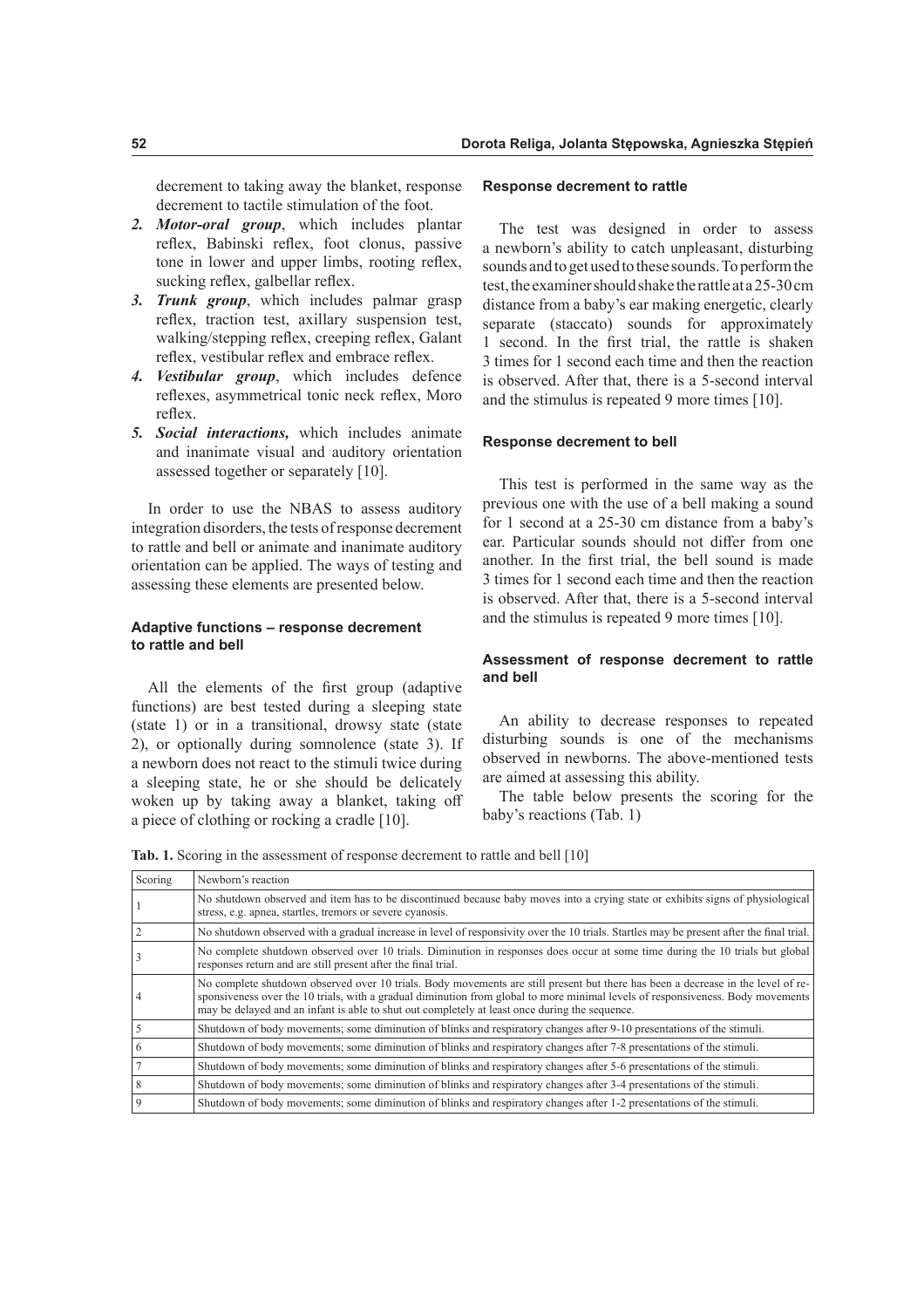### **Social interaction - animate and inanimate auditory orientation**

These tests should be performed when a newborn is awake (state  $4$  – minimal motor activity, state 5 – high motor activity). In order to perform the test of inanimate auditory lorientation, a rattle should be shaken at a distance of 15-23 cm from a newborn's ear out of his or her sight. A newborn's head is in the midline of the body. Constant, rhythmic and delicate sounds should be made. Contrary to the previous tests, in which the sound was unpleasant for a newborn, in this test the sound should be attractive and interesting. Therefore, it is best to start from a delicate sound and increase its intensity if a newborn does not react. Thus, the lowest level of response to the sound should be determined, as it difers depending on a baby. If a newborn starts grimacing, wincing or turning away, it means that the stimulus is too strong and should be decreased. If a newborn does not turn away and locates the sound, the test should be performed twice in turns on each side of the body [10].

The test of animate auditory orientation looks similar to the previous test; however, the examiner's voice is used as a stimulus. Soft and delicate voice should be used to talk to a newborn and to attract his or her attention but without causing distress. During the test, the volume, tone or sound made by the examiner should be changed so that the newborn does not get accustomed to the sound [10].

A detailed procedure of tests:

- 1. A baby's head is held in the midline of the body and is supported by an examiner.
- 2. Use a rattle or your voice, making delicate threshold sounds out of a newborn's sight – 15- 23 cm from a baby's ear at a 90º angle.
- 3. Observe the baby's attempts at locating the sound.
- 4. Present the stimulus twice on each side in turns.
- 5. Diferentiate the volume and pace of sounds to maintain the baby's attention so that he or she does not get used to the sound. Use delicate interesting sounds.
- 6. During the rattle test, do not talk to the baby and do not show your face; during the voice test, do not use any other sounds.
- 7. If a baby starts grimacing, wincing or turning away, change the volume of the sound so that it is not disturbing.

After the tests, the newborn's reactions are assessed according to the table below (Tab. 2)

**Tab. 2.** Scoring in the assessment of animate and inanimate auditory orientation [10]

| Scoring | Newborn's reaction                                                                                                |
|---------|-------------------------------------------------------------------------------------------------------------------|
|         | No reaction                                                                                                       |
| 2       | Respiratory change or blink only                                                                                  |
| 3       | General quieting as well as blinking and respiratory<br>changes                                                   |
| 4       | Stills, brightens, no attempt to search for source                                                                |
| 5       | Shifting of eyes to sound; stills and brightens                                                                   |
| 6       | Alerting and shifting of eyes, head turns to source                                                               |
|         | Alerting, head turns to source, searches for, finds and<br>looks at stimulus (at least once)                      |
| 8       | Alerting, head turns, eyes search and find stimulus repeat-<br>edly (3 out of 4 times)                            |
| q       | Alerting prolonged and consistent, head turns, eyes search<br>for and find stimulus every time (4 times out of 4) |

The aforementioned tests are only elements of the whole NBAS, while points given for these tests constitute only a part of the whole assessment of a newborn. However, applying the scale in a selective way may be useful in diagnosing auditory integration disorders. These tests are easy to perform and the described results help to classify a newborn to a group of low (7, 8 or 9 points), average (4, 5 or 6 points) or high (1, 2 or 3 points) risk of auditory processing disorders. If a newborn is given a low number of points in the aforementioned tests, the therapists who perform assessment with the use of the NBAS should refer the baby for further diagnosis in order to confrm auditory integration disorders and implement a proper therapy [10].

#### **Phonological disorders**

The studies presented in foreign literature show how signifcant proper auditory processing is in the process of acquiring speech and language communication.

Phonological disorders are difficulties in speaking which are characterised by the use of words and sounds which are inadequate to age and regional diferentiation. The disorders regard both sound production and its perception and organisation, i.e. sounds may be replaced, omitted, interjected, shuffled and/or distorted. The reasons for phonological disorders remain unclear; however, it seems that they correlate with such factors as gender, age, loss of hearing, family context, brain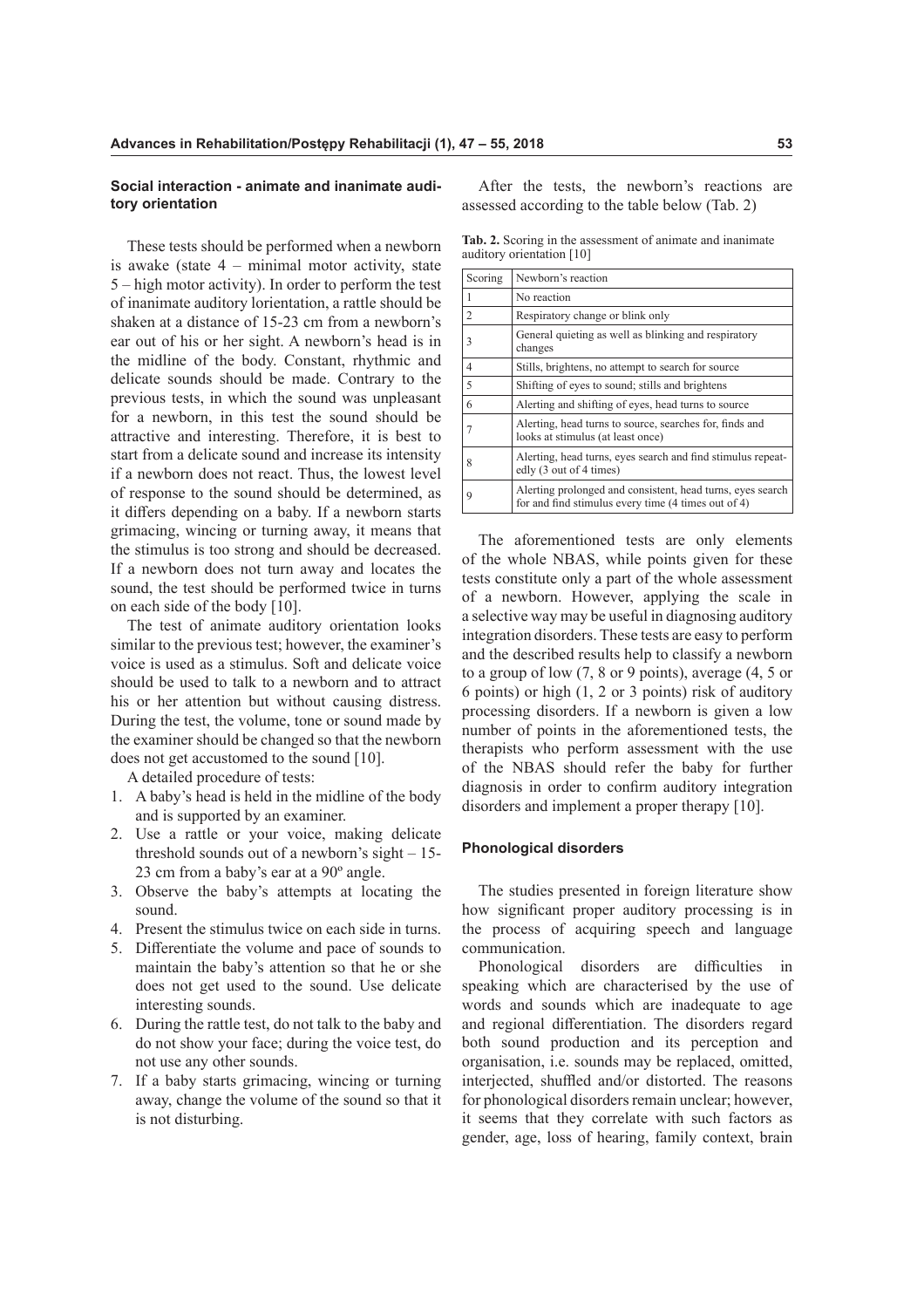damage in the developmental age and auditory integration disorders [1,4].

In the research by Tiago Mendonça Attoni et al., a group of children with phonological disorders were given tasks engaging the auditory system and requiring skills of diferentiating phonemes in order to fnd correlations between these features. The authors studied the way in which children dealt with auditory stimulation and examined whether auditory integration disorders afect speech acquisition. The research included children aged 5-7 years with diagnosed phonological disorders. To assess auditory processing, Pediatric Speech Intelligibility test, Speech-in-noise test, Staggered Spondaic Word test and Dichotic Digit Test were employed. The results of the tests of auditory processing and phonological abilities in the control group were positive and revealed nearly no mistakes, while in the study group, each test revealed mistakes. While analysing the results of the study, the authors concluded that there exists a correlation between auditory processing and distinguishing phonemes and that auditory integration disorders afect the process of assimilating speech sounds and their use. Difficulties in speaking may be caused by disorders of distinguishing phonemes, which, in turn, may be related to the lack of ability to decode and organise auditory stimuli [5].

Quintas et al. conducted similar research and revealed that auditory processing in children who developed correct speech difered from auditory processing in children who had phonological disorders. The largest diferences were noted in Dichotic Digit Test and Staggered Spondaic Word (SSW) test. It seems that phonological disorders are mostly afected by the ability to understand information in the environment in which numerous noises and competitive sounds occur. The American Speech-Language-Hearing Associacion (ASHA) concluded that there exists a cause-and-efect correlation between language difficulties and auditory processing disorders, particularly in terms of understanding speech. The authors of the above study also concluded that children whose language competence acquisition is disturbed may have problems with completing selective attention tests [3].

In another study, Rocha-Muniz et al. sought to determine whether auditory processing disorders occur in children with specifc language impairment (SLI). They examined 75 children aged 6-12 years. Group 1 included children without speech disorders,

group 2 included children who were diagnosed with auditory processing disorders on the basis of at least two tests recommended by ASHA, while group 3 included children with SLI diagnosed on the basis of international criteria. The groups underwent 3 tests, i.e. 2 tests assessing sound lateralization (Speechin-noise test and Dichotic Digit Test, in which both ears were assessed separately) and one test evaluating temporal aspects of auditory processing (the frequency pattern test – both ears were assessed simultaneously). Children from the groups 2 and 3 achieved lower results in all the tests than children from group 1. Both children with SLI and those with auditory processing disorders had difficulties understanding speech in loud environment and processing non-verbal sounds. These disorders may lead to difficulties in proper speech perception and disorders of speech integration and production [4].

## **Summary and conclusions**

Numerous studies focusing on the correlation between auditory integration and speech and language communication acquisition processes examined the infuence of these disorders on phonological abilities in children. In the majority of children, these abilities are acquired in a nonlinear manner from birth till the  $5<sup>th</sup>$  year of life. Speech acquisition mainly involves learning which sounds are used in what way, so this process also engages auditory system and auditory processing. The majority of children acquire phonological abilities without effort and at the age of 5 they can properly use sounds and sound sequences of the language used in the surrounding environment. However, as research shows, when auditory processing is disturbed, phonemes are not properly distinguished, which, in turn, may negatively afect the acquisition and organisation of speech sounds. If phonological disorders are diagnosed in a child, it seems indispensable to assess processes of auditory integration and distinguishing phonemes in order to make a more detailed diagnosis and implement more effective therapy.

Language communication develops on the basis of auditory perception, while disturbed mechanisms of auditory processing make this process more difficult. Such a situation disrupts phonological abilities acquisition and leads to phonological disorders which may later turn into